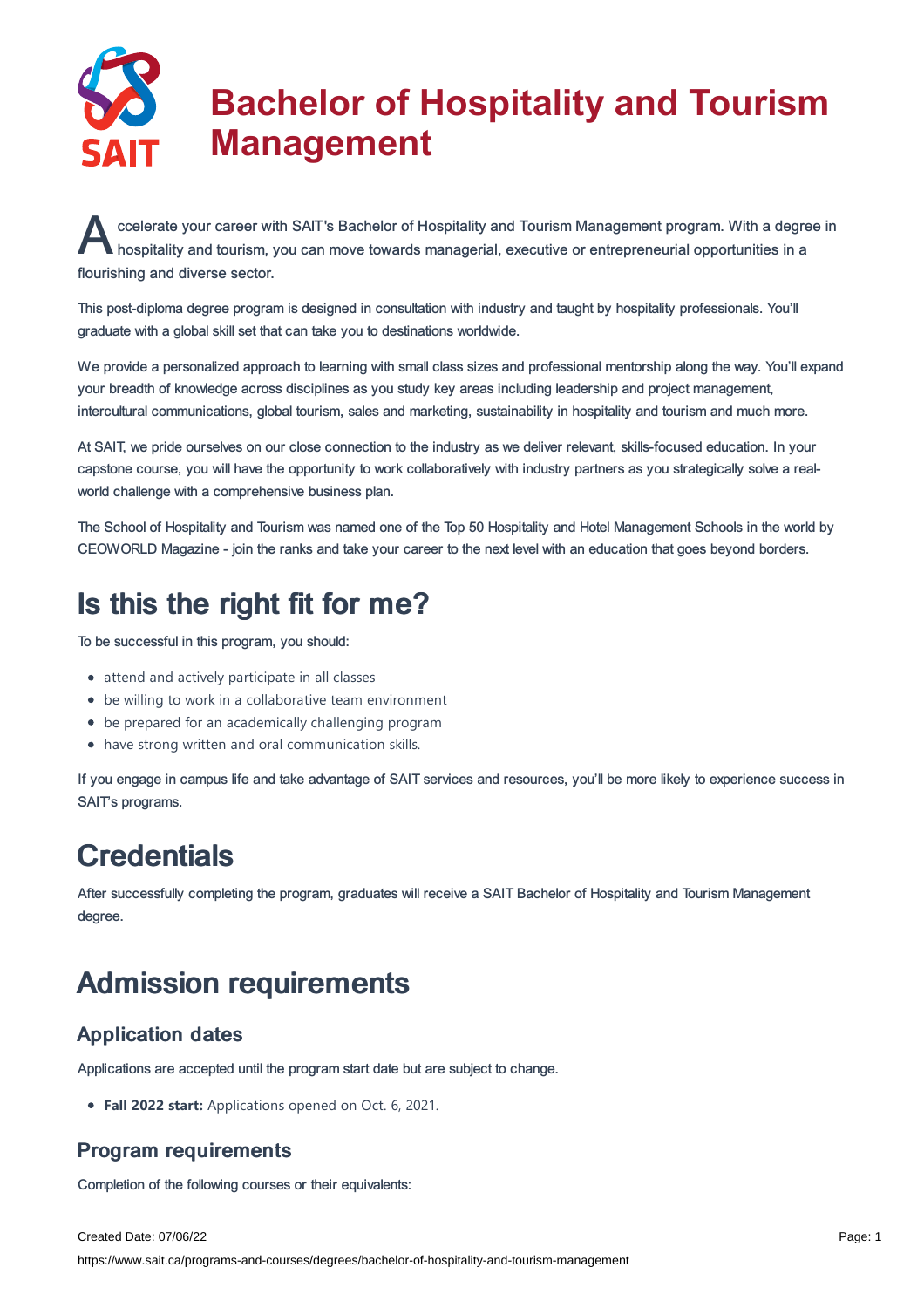- A SAIT Hospitality and Tourism [Management](https://www.sait.ca/programs-and-courses/diplomas/hospitality-and-tourism-management) diploma (previously Hospitality Management) or equivalent from an accredited post-secondary institution, with a minimum 2.3 cumulative GPA (67% or C+)
- At least 50% in English 30-1, or at least 60% in English 30-2
- At least 50% in Math 30-1 or Math 30-2

**Note:** Admission alternatives for English include successful completion of COMM 240: Business Communications I or COMN 220: Communications and Presentation Skills.

All applicants must demonstrate English language [proficiency](https://www.sait.ca/admissions/before-you-apply/english-proficiency) prior to admission, including students educated in Canada.

SAIT accepts high school course [equivalents](https://www.sait.ca/admissions/before-you-apply/high-school-course-equivalencies) for admission. If you don't meet the requirements, consider Academic [Upgrading.](https://www.sait.ca/programs-and-courses/academic-upgrading)

SAIT evaluates international documents for admissions. After you've applied, consider our [international](https://www.sait.ca/admissions/after-you-apply/international-document-assessment) document assessment service if your education is from outside of Canada.

### New to post-secondary? Apply to our diploma program

Are you passionate about a career in the hospitality and tourism industry, but don't yet have the education or experience needed for this degree program? Our two-year diploma in Hospitality and Tourism [Management](https://www.sait.ca/programs-and-courses/diplomas/hospitality-and-tourism-management) is the best place to start.

When you finish, you'll be prepared to complete your degree in just two additional years of study.

#### [Learn](https://www.sait.ca/programs-and-courses/diplomas/hospitality-and-tourism-management) more

#### Competitive entry: six-step process

**Step 1:** Read the program information to see the qualities needed for student success.

**Step 2:** Ensure that you meet all of the admission requirements listed above.

**Step 3:** Review the selection of information to understand the process and deadlines.

- Applications and proof of the admission requirements (transcripts and/or [anticipated](https://www.sait.ca/admissions/after-you-apply/transcripts-and-supporting-documents) final grades) must be submitted by Aug. 15 to be included in the selection.
- Applicants who have graduated from SAIT with a diploma in Hospitality and Tourism Management (previously Hospitality Management) with a minimum GPA of 2.3 will be offered admission on a first-qualified, first-offered basis. Once the program is full, qualified applicants will be placed on a waitlist.
- Applicants who have a diploma in Hospitality Management from another accredited post-secondary institution will be placed into selection for review to determine equivalency. Completion of additional courses may be required.

**Step 4:** [Apply](https://www.sait.ca/admissions/apply) to Bachelor of Hospitality and Tourism Management and submit your [transcripts](https://www.sait.ca/admissions/after-you-apply/transcripts-and-supporting-documents).

**Step 5:** Log in to [mySAIT.ca](https://www.mysait.ca) to check your admission status. If eligible, your status will indicate that you're "In Selection."

Step 6: Continue to monitor changes to your [application](https://www.sait.ca/admissions/after-you-apply/tracking-your-application) status through [mySAIT.ca](https://www.mysait.ca). Failure to meet anticipated final grades will result in offers being rescinded.

## Communication during admission

Email is the primary source of communication during the selection process. Ensure your personal email account is managed appropriately to receive our emails, files and communications. We recommend you add the [hospitality@sait.ca](https://sait.camailto:hospitality@sait.ca) domain to your safe senders' list or you risk missing critical email messages.

# Costs 2022/23

### Domestic tuition and fees

Created Date: 07/06/22